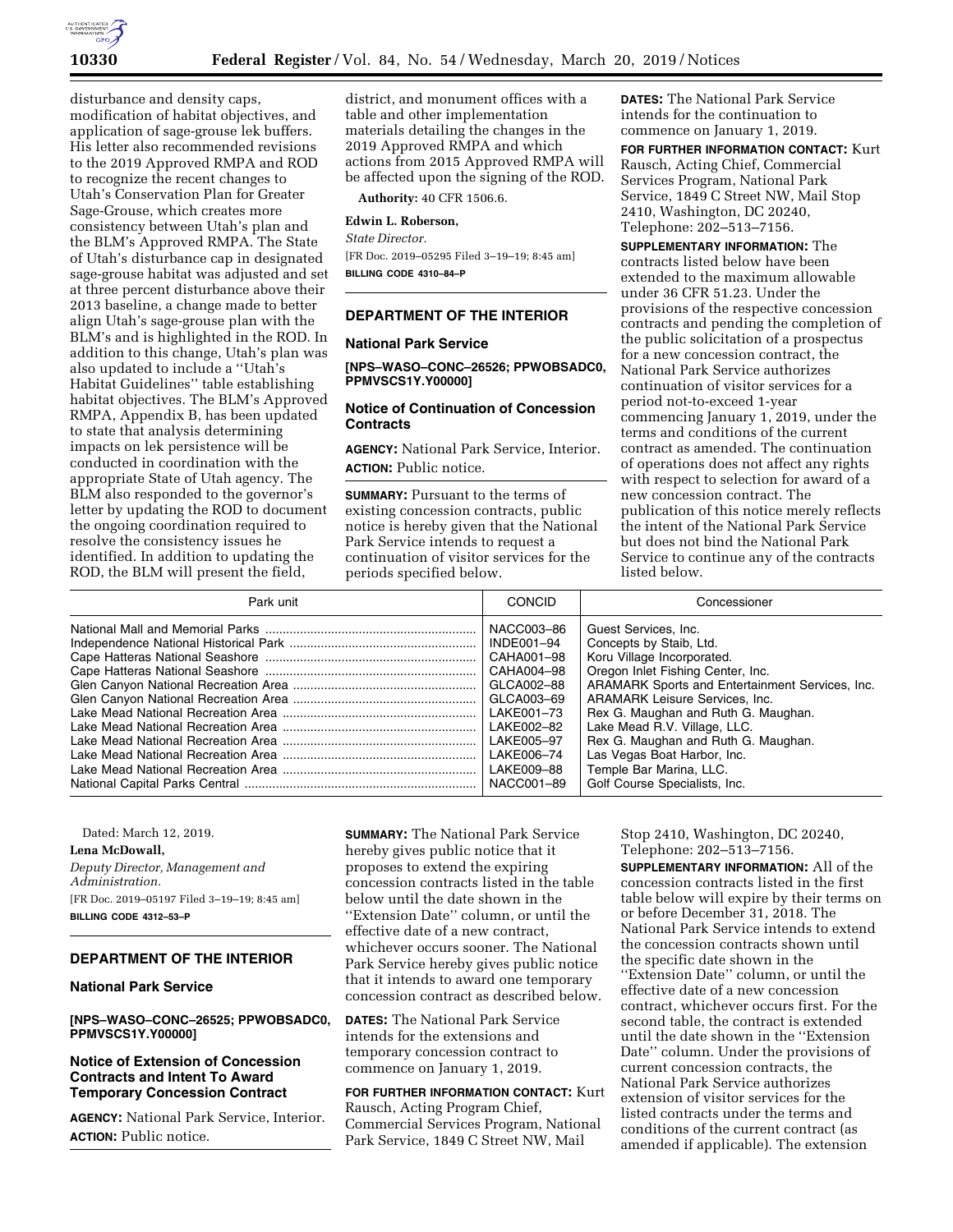of operations does not affect any rights with respect to selection for award of a new concession contract. The National Park Service has determined the proposed extensions are necessary to avoid interruption of visitor services and has taken all reasonable and appropriate steps to consider alternatives to avoid such interruption.

The publication of this notice merely reflects the intent of the National Park Service and does not bind the National Park Service to extend or award any of the contracts listed below.

The information in the third table shows concession contracts for which the National Park Service intends to award temporary concession contracts to qualified persons under the authority of 36 CFR 51.24(a), for a term not to exceed 3 years. The NPS intends for the temporary concession contracts to commence as of the specific dates shown in the ''Effective Date'' column. This notice is not a request for proposals.

## TABLE 1—CONCESSION CONTRACTS EXTENDED UNTIL THE DATE SHOWN OR UNTIL THE EFFECTIVE DATE OF A NEW **CONTRACT**

| Park unit | <b>CONCID</b>     | Concessioner                              | <b>Extension date</b> |
|-----------|-------------------|-------------------------------------------|-----------------------|
|           | ACAD014-09        |                                           | 12/31/2019            |
|           | BADL001-09        |                                           | 12/31/2019            |
|           | BIBE002-08        |                                           | 6/30/2020             |
|           | <b>BUIS006-06</b> |                                           | 3/4/2019              |
|           | <b>BUIS008-06</b> |                                           | 3/4/2019              |
|           | BUIS014-06        |                                           | 3/9/2019              |
|           | <b>BUIS015-07</b> |                                           | 12/31/2019            |
|           | <b>BUIS019-06</b> |                                           | 3/4/2019              |
|           | CANY031-07        |                                           | 12/31/2019            |
|           | CANY032-07        |                                           | 12/31/2019            |
|           | CANY033-07        |                                           | 12/31/2019            |
|           | CANY034-07        |                                           | 12/31/2019            |
|           | CANY035-07        |                                           | 12/31/2019            |
|           | DENA013-07        | Denali Nat'l Park Wilderness Centers LTD  | 12/31/2019            |
|           | DENA015-07        |                                           | 12/31/2019            |
|           | DENA016-07        |                                           | 12/31/2019            |
|           | DENA024-07        |                                           | 12/31/2019            |
|           | DENA025-07        |                                           | 12/31/2019            |
|           | DENA028-07        |                                           | 12/31/2019            |
|           | DENA029-07        |                                           | 12/31/2019            |
|           | EISE001-07        |                                           | 12/31/2019            |
|           | EVER002-08        | Everglades National Park Boat Tours, Inc  | 12/31/2019            |
|           | FIIS003-09        |                                           | 12/31/2019            |
|           | GWMP003-13        |                                           | 12/31/2019            |
|           | GLBA009-07        |                                           | 12/31/2019            |
|           | GLBA021-07        |                                           | 12/31/2019            |
|           | GLBA048-07        |                                           | 12/31/2019            |
|           | GOGA002-09        | Gold. Gate Counc. Amer Youth Hostels, Inc | 4/30/2020             |
|           | GOGA010-98        |                                           | 12/31/2019            |
|           | GRCA002-08        |                                           | 12/31/2019            |
|           | GRCA006-08        |                                           | 12/31/2019            |
|           | GRCA007-08        |                                           | 12/31/2019            |
|           | GRCA010-08        |                                           | 12/31/2019            |
|           | GRCA011-08        |                                           | 12/31/2019            |
|           | GRCA015-08        | Grand Canyon Expeditions Company, Inc     | 12/31/2019            |
|           | GRCA016-08        |                                           | 12/31/2019            |
|           | GRCA017-08        |                                           | 12/31/2019            |
|           | GRCA018-08        |                                           | 12/31/2019            |
|           | GRCA020-08        |                                           | 12/31/2019            |
|           | GRCA021-08        |                                           | 12/31/2019            |
|           | GRCA022-08        |                                           | 12/31/2019            |
|           | GRCA024-08        | ARAMARK Sports & Entert. Services, Inc    | 12/31/2019            |
|           | GRCA025-08        |                                           | 12/31/2019            |
|           | GRCA026-08        |                                           | 12/31/2019            |
|           | GRCA028-08        |                                           | 12/31/2019            |
|           | GRCA029-08        |                                           | 12/31/2019            |
|           | GRSM002-09        |                                           | 12/31/2019            |
|           | GRSM006-07        |                                           | 12/31/2019            |
|           | ISRO002-09        |                                           | 12/31/2019            |
|           | LARO004-07        |                                           | 4/30/2020             |
|           | MUWO001-09        | Cloudless Skies Parks Company, LLC        | 4/30/2020             |
|           | PORE005-08        |                                           | 3/31/2020             |
|           | PRWI001-08        | Recreational Adventures Campground, LLC   | 12/31/2019            |
|           | WRST001-07        |                                           | 12/31/2019            |
|           | WRST002-07        |                                           | 12/31/2019            |
|           | WRST003-07        |                                           | 12/31/2019            |
|           | WRST004-07        |                                           | 12/31/2019            |
|           | WRST005-07        |                                           | 12/31/2019            |
|           | WRST006-07        | Rough & Ready Guide Service, Inc          | 12/31/2019            |
|           | WRST007-07        |                                           | 12/31/2019            |